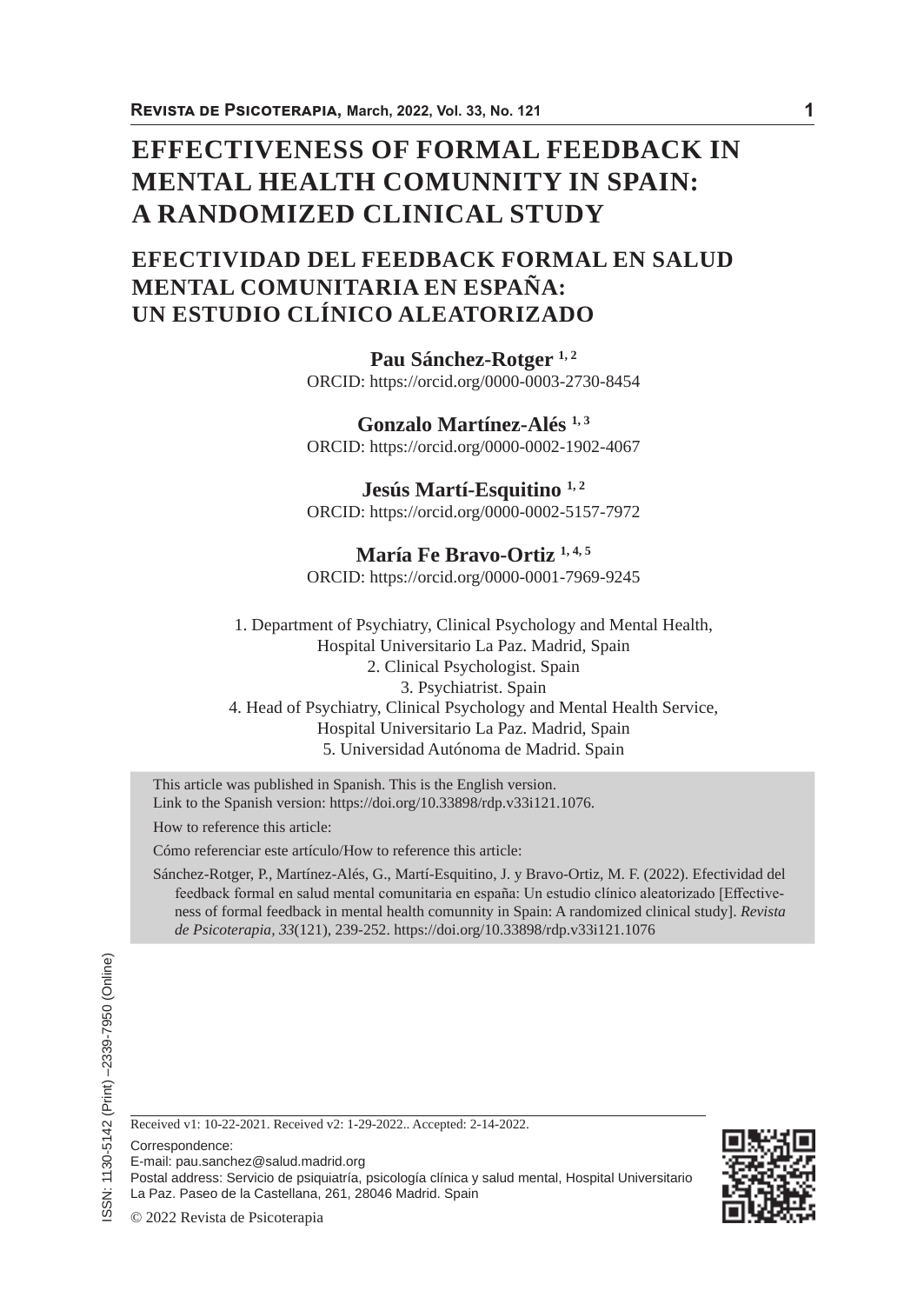#### **Abstract**

*The present research aims to evaluate the effectivity of the introduction of the formal feedback PCOMS instrument in psychotherapy in the Spanish national health system. To do this, it was a randomized controlled single blind clinical study in 4 mental health and primary care centers of the La Paz University Hospital, Spain. Patients assigned*  to the experimental group completed the measurements of the PCOMS instrument *together with their therapist during each session, while patients assigned to the control group received treatment as usual. A total of 58 patients completed the study. The main variable was the therapeutic result, measured through the ORS scale. Secondary variables were symptomatology, through the GSI scale (SCL-90), satisfaction, through the CRES-4 scale, and dropouts. In the results, differences were found between the experimental and control groups in the therapeutic result. The number necessary to treat indicated that for every 7 patients treated in the experimental condition, deterioration or no change of 1 patient would be avoided. There were no differences in symptoms, satisfaction or premature abandonment. It is concluded that the PCOMS instrument can increase the effectivity of psychotherapy in mental health contexts of the Spanish national health system.*

Keywords: *feedback, health, mental, Spain, study, randomized*

#### **Resumen**

*El presente trabajo tiene por objetivo evaluar la efectividad de la introducción del instrumento de feedback formal PCOMS en psicoterapia en el sistema nacional de salud español. Para ello, se llevó a cabo un estudio clínico aleatorizado y controlado simple ciego en cuatro centros de salud mental y atención primaria del Hospital Universitario La Paz, España. Los pacientes asignados al grupo experimental completaron junto con su terapeuta las medidas del instrumento PCOMS durante cada sesión, mientras que los pacientes asignados al grupo control recibieron el tratamiento habitual. Un total de 58 pacientes completaron el estudio. La variable principal fue el resultado terapéutico, medida a través de la escala ORS. Las variables secundarias fueron la sintomatología, a través de la escala GSI (SCL-90), satisfacción, a través de la escala CRES-4, y abandono prematuro. En los resultados se encontraron diferencias entre el grupo experimental y control en el resultado terapéutico. El número necesario a tratar indicó que por cada siete pacientes tratados en la condición experimental se evitaría el empeoramiento o estancamiento de un paciente. No se obtuvieron diferencias en sintomatología, satisfacción o abandono prematuro. Se concluye que el instrumento PCOMS puede incrementar la efectividad de la psicoterapia en contextos de salud mental del sistema nacional de salud español.*

Palabras clave: *feedback, salud, mental, España, estudio, aleatorizado*

#### **Abstract**

*Objective: to evaluate the effectiveness of the introduction of the formal PCOMS feedback instrument in psychotherapy in the Spanish national health system.*

*Method: A single-blind, randomized, controlled clinical study was conducted in four mental health and primary care centers of Hospital Universitario La Paz, Spain. Patients assigned to the experimental group completed the PCOMS instrument measures together with their therapist during each session, while patients assigned to the control group received treatment as usual. A total of 58 patients completed the study. The main variable was the therapeutic outcome, measured through the ORS scale. The secondary variables were symptomatology, through the GSI scale (SCL-90), satisfaction, through the CRES-4 scale, and premature dropout. Result: differences were found between the experimental and control groups in the therapeutic outcome. The number needed to treat was: for every seven patients treated in the experimental condition, one patient would be prevented from worsening or no change. No differences were obtained in symptomatology, satisfaction or premature dropout.*

*Conclusions: the PCOMS instrument can increase the efficacy of psychotherapy in the Spanish national mental health system.*

Keywords: *Feedback, Health, Mental, Spain, Study, Randomized*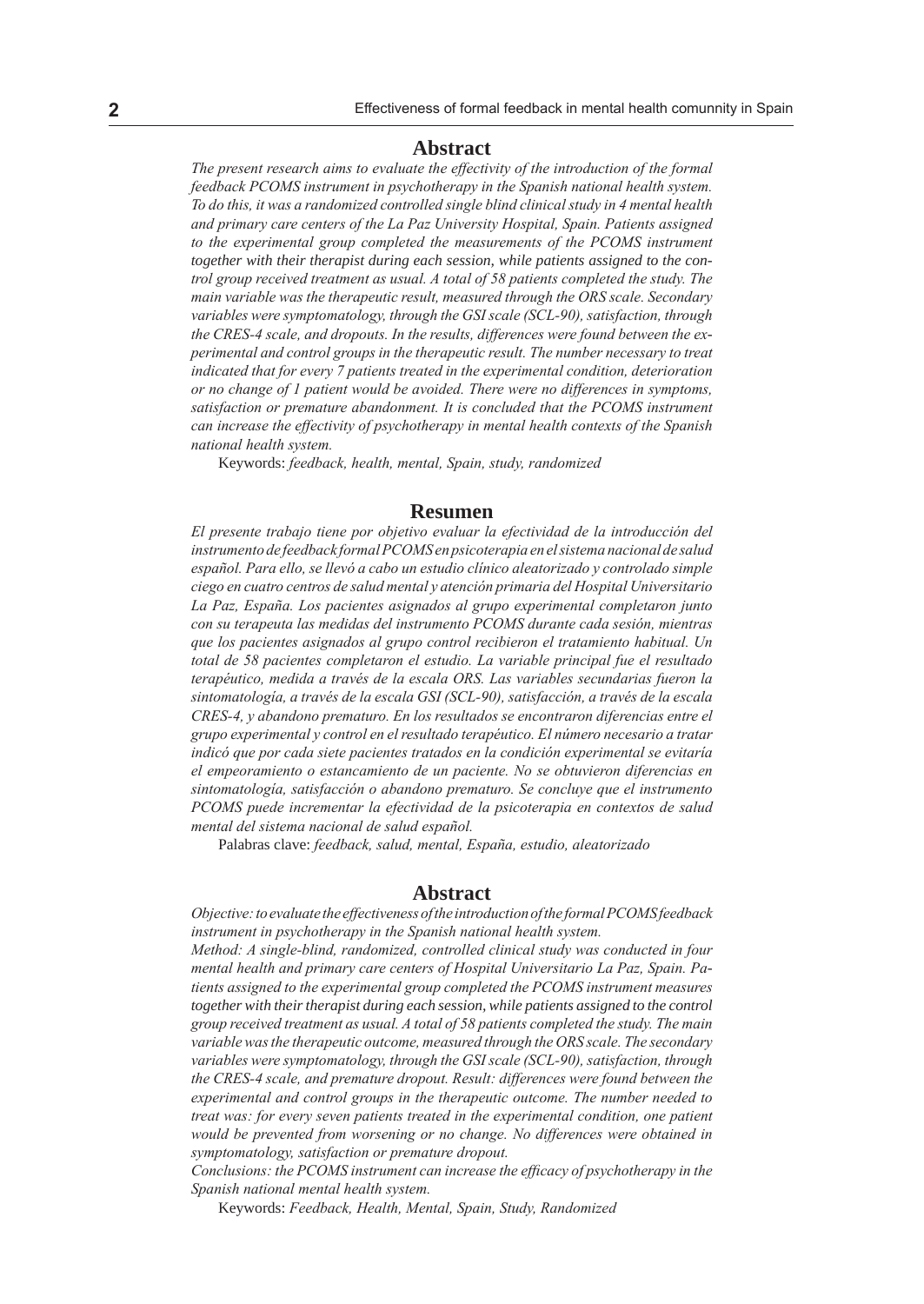#### **Introduction**

Despite the established efficacy of psychotherapy (Wampold & Imel, 2015), the rate of no improvement or worsening is between 20% and 50% (Lambert, 2013), and the dropout rate before completion of therapy by up to 25% (Swift and Greenberg, 2012). Furthermore, it seems that clinical experience is not enough to increase the effectiveness of therapists (Goldberg et al., 2016). Therapists tend to overestimate their own efficacy and the improvement of their patients (Walfish, McAlister, O'Donnell, & Lambert., 2012).

In this context, instruments that monitor progress in psychotherapy have been introduced in recent years. One of these instruments is the Partners for Change Outcome Management System (PCOMS) (Duncan and Miller, 2008; Rodrigo-Holgado et al., 2018). A first meta-analysis evaluating the efficacy of PCOMS found a moderate effect size  $(g=.53)$  compared to treatment as usual (Lambert and Shimokawa 2011). A more recent meta-analysis of 18 studies and 2,910 patients has found a more modest effect size ( $g=27$ ), being less effective in psychiatric or hospital settings (g=.1) than in community settings (g=.45) (Østergård, Randa, and Hougaard, 2018).

There is evidence on the effectiveness of using of PCOMS in community settings in other countries and also in Spanish private settings. However, there are no published studies to this date focused on its effectiveness within the national health system (Gimeno-Peón, Barrio-Nespereira and Prado-Abril., 2018; Gimeno-Peón et al., 2019).

## **Method**

Objectives: This study evaluates the effectiveness of PCOMS instrument in community mental health and primary care centers of the Spanish public health system. The main hypothesis is that the administration of the PCOMS will result in an improvement on the effectiveness of psychotherapy, measured through the therapeutic outcome, the decrease in symptomatology, the increase in satisfaction and the reduction in dropouts before the end of therapy.

## **Design**

A single-blind, controlled, individual randomization clinical study carried out in three community mental health centers and one primary care center of the health area of La Paz University Hospital, in the Community of Madrid, Spain.

## **Participants**

Patients who were referred by Primary Care Physicians or other professionals for various problems related to mental health were assigned to therapists during their rotation in mental health or primary care centers during the study period. The exclusion criteria were: 1) being under 18 years old; 2) being in psychotherapeutic treatment by more than one professional simultaneously.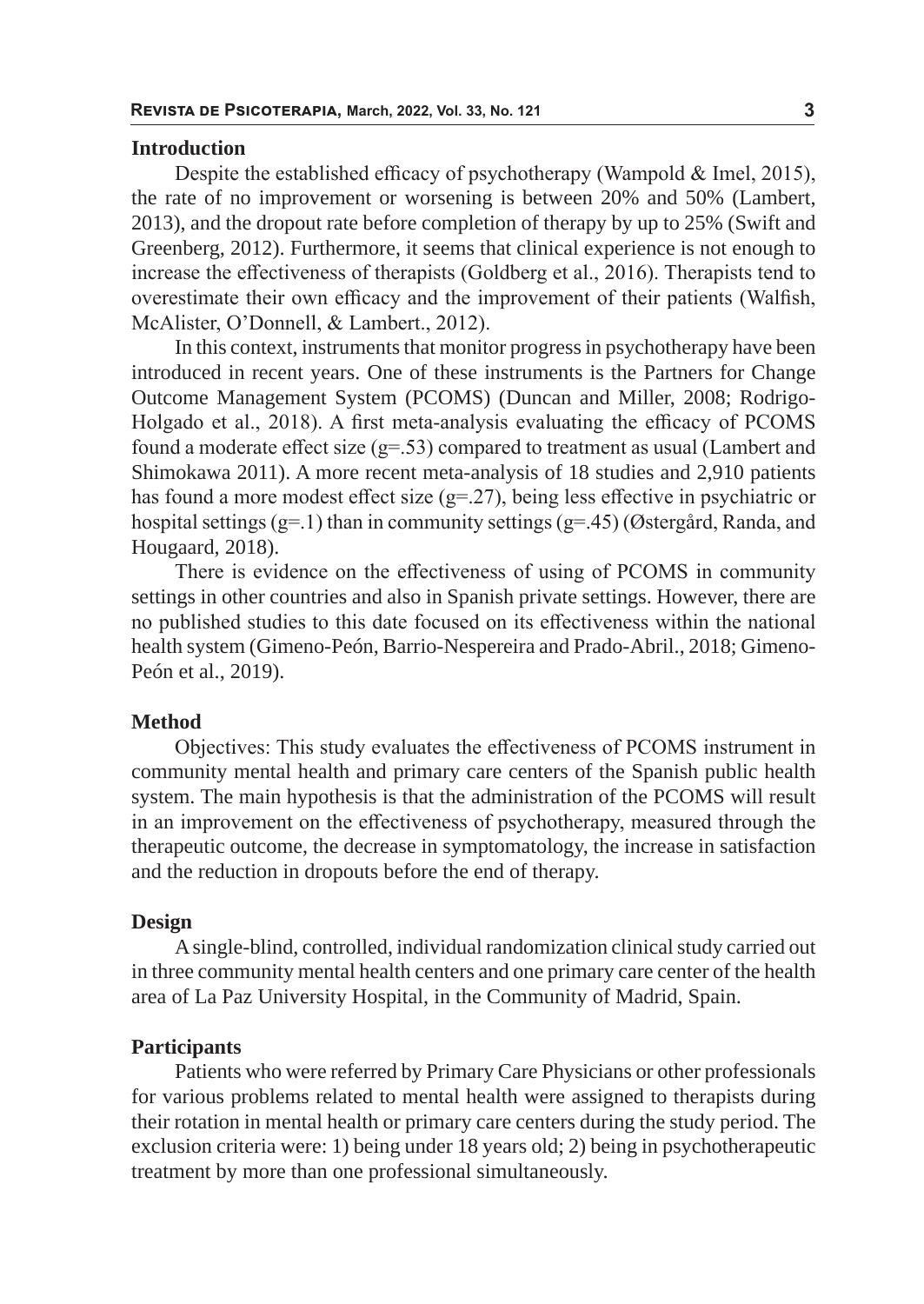The study was carried out between June 2017 and March 2019. Six psychotherapists participated, including five psychology and one psychiatry residents, assigned to La Paz University Hospital.

## *Intervention*

## *Intervention group (PCOMS):*

At the beginning of each session, the patient completed the Outcome Rating Scale (ORS), where they had to rate his current state in each of four 10-centimeter lines associated with four domains (individual, interpersonal, social and global), obtaining a total score of 40. Lower scores reflect a higher degree of severity, with the cut-off point for the clinical population being a global score of less than 25. According to the introduction protocol (Duncan et al. 2008), the therapist should explain that the ORS is a way to ensure that the opinión of the patient is central to the therapy, and is used to monitor the outcome of each session.

At the end of each session, the patient completed the Session Rating Scale (SRS), using a procedure similar to the previous one in the four domains (relationship with the therapist, goals or objectives, approach or tasks, and global). The cut-off point of this scale is 36, so that those patients who score below are at risk of deterioration of the working alliance. Whether the patient scores below or above the cut-off point, the therapist should acknowledge the feedback received and ask what could be done to improve in the next session. This way, the SRS scale provides a structure for talking about the alliance and possible problems that have arisen.

## *Control group:*

Prior to the start of each session, the patient completed the ORS, on paper, in the waiting room, putting it in an envelope and sealing it. Upon entering the consultation, the patient handed the sealed envelope to the therapist, who incorporated it into their medical record. This way, the therapist did not access the score, nor was the SRS administered at the end of the session. There were no other differences between the intervention group and the control group.

Therapists were instructed in the administration of the two scales of the PCOMS protocol according to their authors' protocol and their doubts were resolved prior to the start of the recruitment phase (Duncan et al. 2008).

#### **Outcome measures:**

## *Main variable:*

Therapeutic outcome: 1) The difference between the initial score of the first session and the score corresponding to the last session on the ORS scale was used.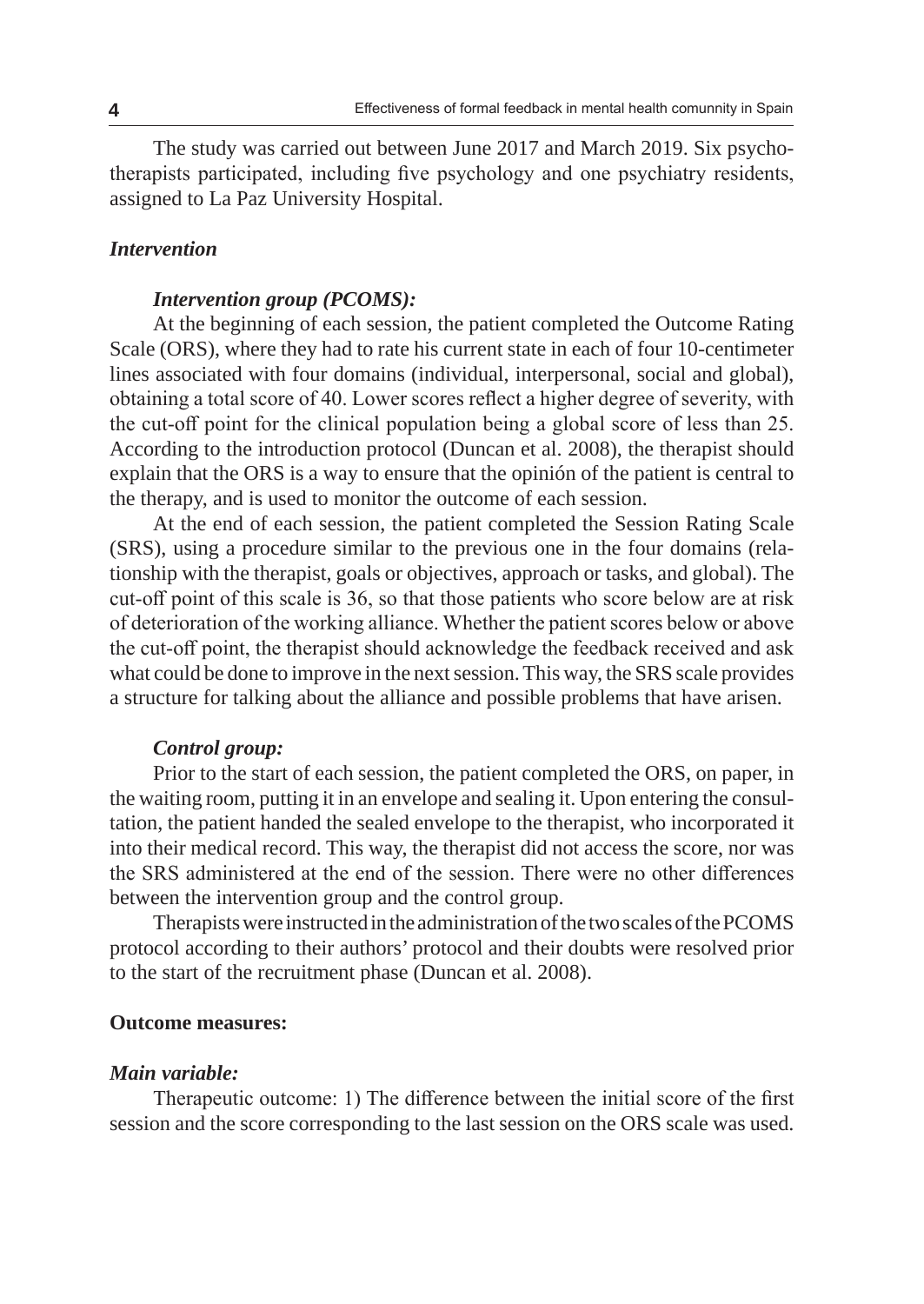#### *Secondary variables:*

Therapeutic outcome: 1) The results of the ORS scale were coded in a variable with 3 levels (worsening, no change, improvement) and the difference between the percentage of patients in both groups who experienced worsening (decrease of five or more points in the final ORS with respect to the initial score), no change (difference less than five points) or improvement (increase of five or more points) was used, according to the PCOMS interpretation protocol (Duncan et al., 2008).

Symptomatology: 1) The difference between the initial score and the score corresponding to the last session in the Global Severity Index (GSI) of the Spanish version of the Symptom Checklist 90-R scale (SCL, Derogatis & Savit, 1999; González-De-Ribera, De-La-Cuevas, Rodríguez-Abuín and Rodríguez-Pulido 2002) was used. It is a 90-item scale, applicable in community studies for the detection of general psychopathology and/or symptomatic changes induced by various treatments.

Satisfaction: 1) The Spanish adaptation of the Consumer Reports Effectiveness Scale (CRES-4, 1995; Feixas et al., 2012) was used. This scale has four items and was created to assess the patient's degree of satisfaction with the treatment, the degree to which they consider that their problem have been resolved, and the change in their emotional state.

## **Process**

Patients selection was carried out according to the aforementioned criteria as they were referred to each therapist. After an initial interview, each patient was given informed consent, a questionnaire about her demographic characteristics, the ORS scale, and the SCL questionnaire. The randomization of patients to each group was carried out by the therapist of each patient, through a web program to generate two random numbers (https://www.augeweb.com/azar/) once the consent was signed. Number one is indicated for inclusion in the PCOMS condition, and number two is indicated for inclusion in the control condition. Each therapist carried out the intervention in both conditions. At the end of treatment, each patient was asked to complete the ORS scale and the SCL scale again, in addition to the CRES-4 satisfaction questionnaire.

The initial protocol of the study was approved by the Ethics Committee for research with clinical trials of La Paz University Hospital on July 28, 2017 and code 4897, and was in accordance with the principles of the Declaration of Helsinki (Mazzanti, 2011).

## **Statistical analysis:**

## **Sample size calculation:**

There are no previous studies where the effectiveness of this feedback intervention has been estimated in a clinical context comparable to our research. To calculate the sample size, and given the heterogeneity of effect sizes in different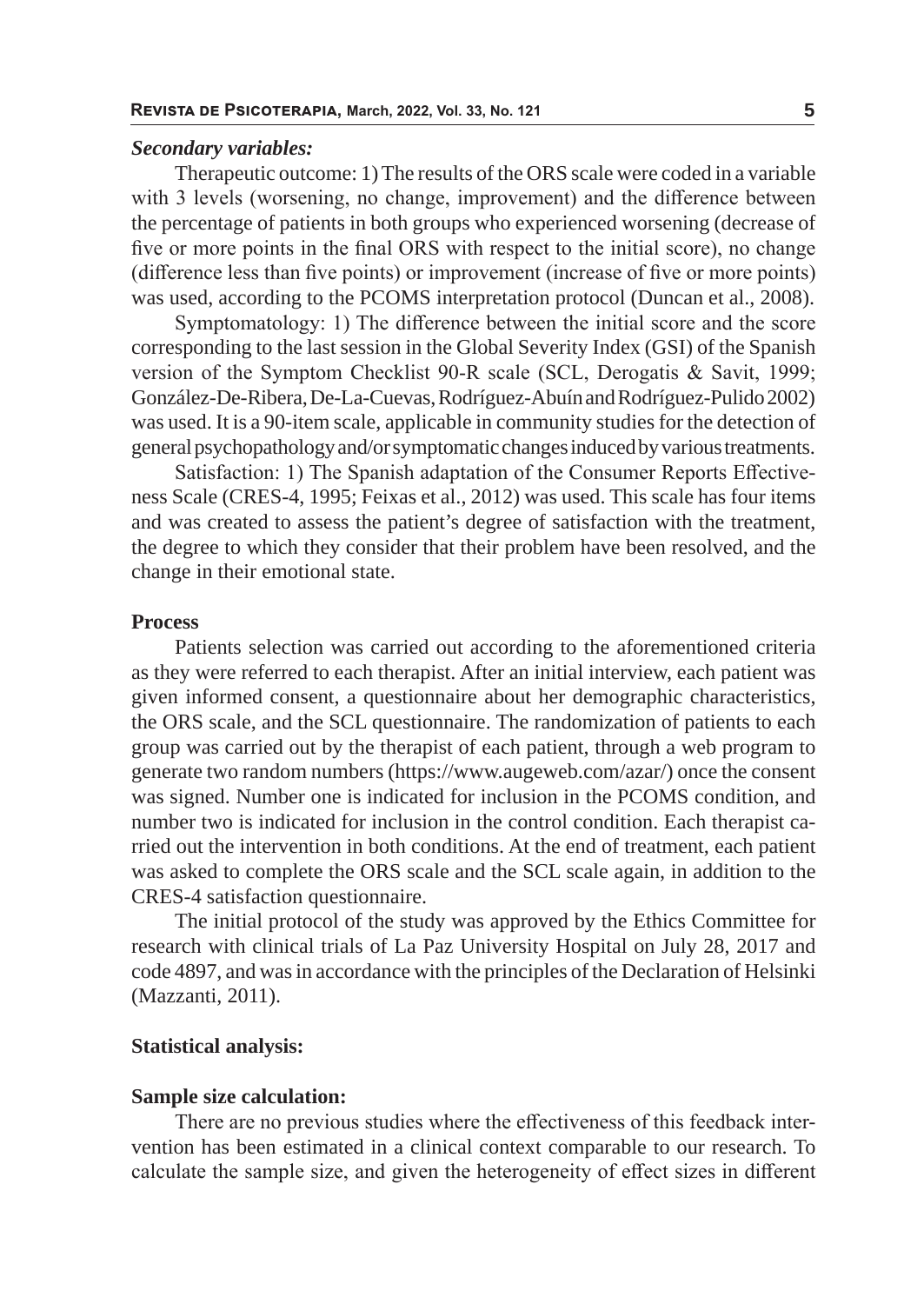previous studies (Østergård et al., 2018), we took the widely cited study by Whipple (2003) as a reference for the expected effect size. In this study, which included nearly 1,000 patients seen in ordinary clinical practice by therapists of different orientations, the difference in effect between patients of therapists who received a feedback intervention, compared with those who did not, was estimated to be 0.70 (a mean effect according to the Lipsey 1990 criteria). Assuming a similar effect size, a statistical power =  $0.80$  and an alpha error probability =  $0.05$ , 34 participants per study arm would be necessary for a total sample size of 68. The final sample size was 58 patients, mainly due to a lower number of patients recruited than estimated.

Baseline characteristics of participants included in the intervention and control groups were compared using Pearson's Chi-square test and Student's t-test for independent samples for categorical and continuous variables, respectively.

Subsequently, outcomes on the post-intervention ORS and SCL scales were compared in both groups using Student's t-test; and Fisher's exact test to analyze the difference between the proportion of patients who experienced worsening, no change, or improvement in each intervention.

Finally, the difference between groups, in terms of post-intervention ORS and SCL scales, was modeled using multilevel analysis and general estimating equations (GEE). Both models were built using the measure of post-intervention scales as an outcome variable, and the intervention group as a predictor variable. Both models were adjusted for the baseline measure of each scale (pre-intervention ORS for the post-intervention ORS model and pre-intervention SCL for the post-intervention SCL model). GEE models are suitable for this study since they allow longitudinal observations to be considered nested in the same individual, controlling for differences between study groups by intra-individual variation.

The multivariate models additionally included a second level to adjust the estimators according to the therapist who performed the intervention, to control for differences between therapists, similarly to previous studies (Janse et al., 2016; Van Oenen et al., 2016). Both approximations were performed to obtain doubly robust effect estimators, by way of sensitivity analysis.

The results of the multilevel and GEE models are expressed as beta: variation, between control group and PCOMS, of the mean scores of (i) baseline ORS and SCL, and (ii) post-study ORS and SCL adjusted for ORS and GSI baseline, respectively; and include the 95% confidence interval and a p-value measure.

Statistical analysis were performed with the Stata 15 statistical package for PC (StataCorp, College Station, TX).

## **Results**

A total of 69 patients signed the informed consent and were included in the study. Baseline and end of treatment data on the primary measure were obtained from 58 patients (PCOMS condition, n=29, 68% female, mean=36.9 years; control condition, n=29, 72% female, mean=44.1 years).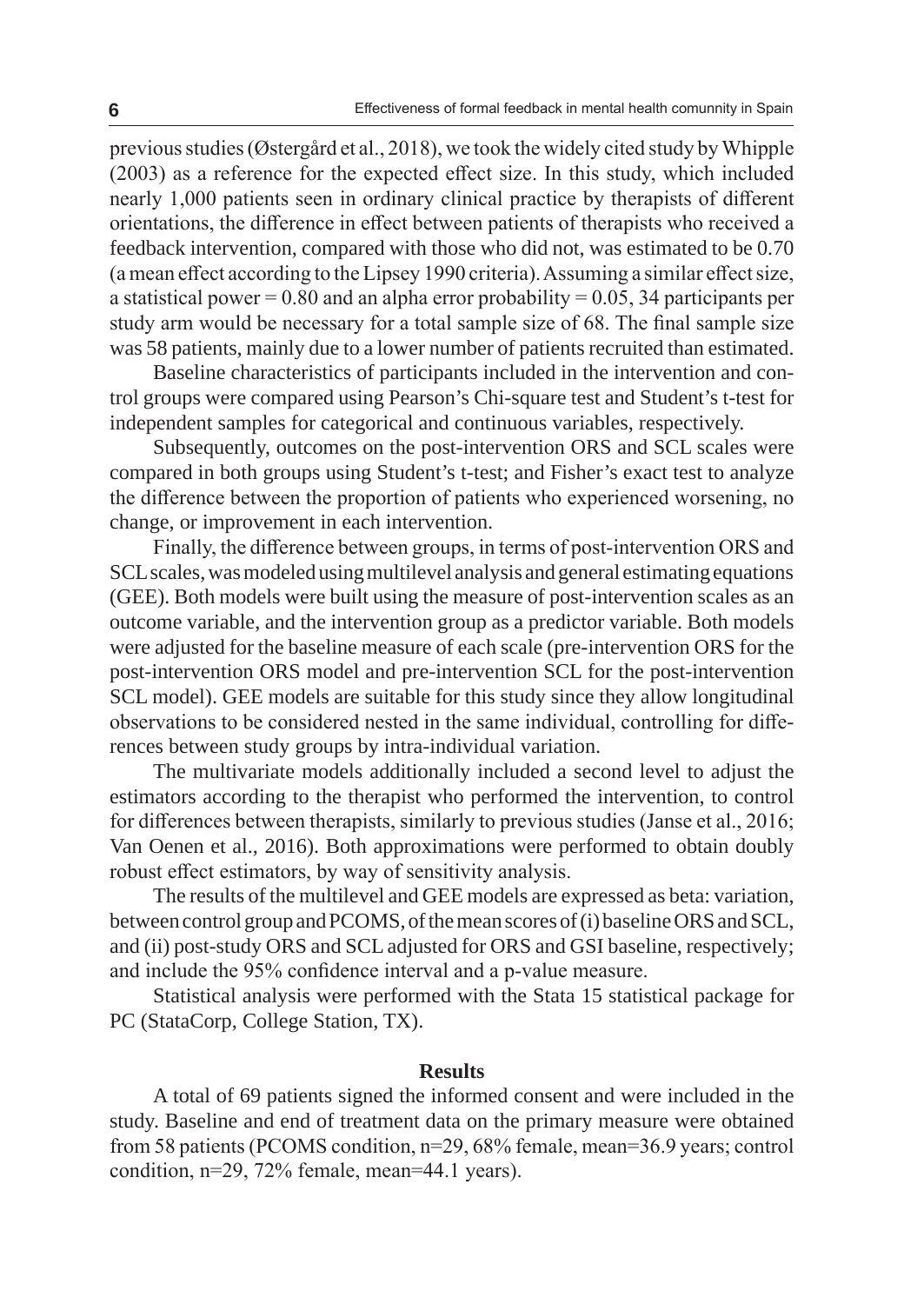

Figure 1. *Participants*

Data on the number of patients assigned, lost, incomplete and analyzed in both treatment conditions.

Recruitment of patients was carried out individually by each therapist during their rotation period in the corresponding mental health or primary care center, throughout the development period of the study.

The most common diagnostic category was adjustment disorder  $(N=23, 39\%)$ , followed by anxiety disorder (N=14, 24%). Each therapist treated an average of nine patients (9.6, range 5 to 15). Eleven patients were treated in a primary care center, while the remaining 47 (80%) were treated in the three mental health centers in the area. The family and social support perceived by the patient through the clinical interview was mostly concentrated in the low-medium range. A total of 26 patients (44%) completed university studies, and a total of 25 lived with their partner and/or children. The predominant marital status was single (N=24, 40%)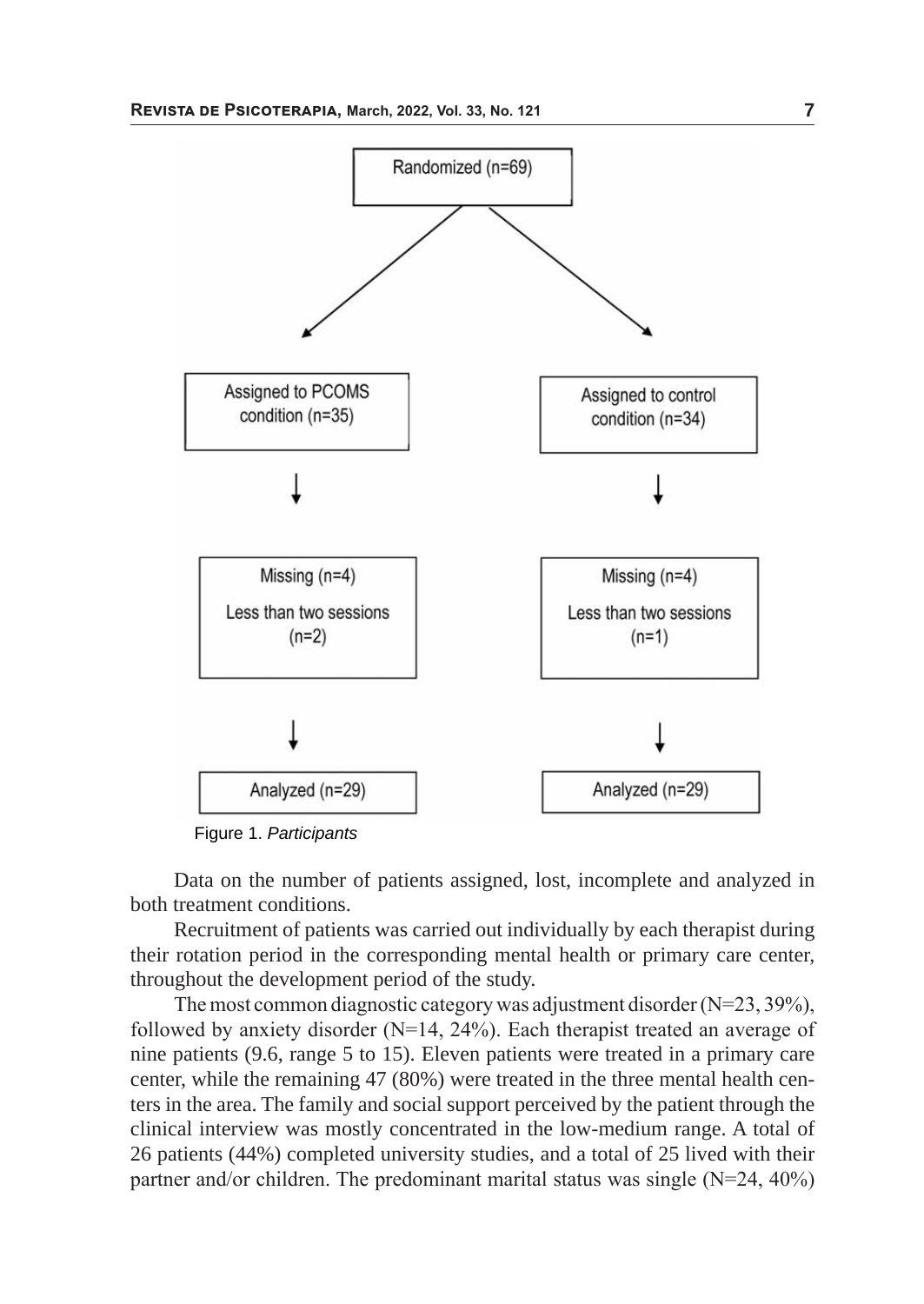and in a relationship or married (N=24), and 22 patients were actively working at the time of the study, while 13 were unemployed.

The pre-treatment median was 18 for the ORS scale (17 for the PCOMS group and 18 for the control group), and 1.5 for the GSI scale (1.4 for the PCOMS group and 1.6 for the control group). No differences were observed in demographic variables and baseline scores between the control group and the PCOMS group. The mean number of sessions was 4.98 (three sessions mode), once a week or two weeks, and no differences were found between both conditions.

| Demographic characteristics. TV (70) |             |               |         |
|--------------------------------------|-------------|---------------|---------|
| Variable                             | PCOMS group | Control group | Missing |
| Years, mean (Standard deviation)     | 36.9(2.3)   | 44.1 (3.1)    |         |
| Gender                               |             |               |         |
| Men                                  | 9(31)       | 9(31)         |         |
| Diagnosis                            |             |               | 1(3)    |
| Adjustment disorder                  | 10 (34)     | 13 (45)       |         |
| Anxiety disorder                     | 8(28)       | 6(21)         |         |
| Depressive disorder                  | 4(14)       | 5(17)         |         |
| Anxiety-depressive disorder          | 2(7)        | 2(7)          |         |
| Psychotic disorder                   | 0(0)        | 1(3)          |         |
| Personality disorder                 | 4(14)       | 2(7)          |         |
| Bipolar disorder                     | 1(3)        | 0(0)          |         |
| Therapist                            |             |               |         |
| 1                                    | 3(10)       | 3(10)         |         |
| $\overline{c}$                       | 2(7)        | 3(10)         |         |
| 3                                    | 5(17)       | 7(24)         |         |
| 4                                    | 8(28)       | 7(24)         |         |
| 5                                    | 6(21)       | 5(17)         |         |
| 6                                    | 5(17)       | 4(14)         |         |
| Center                               |             |               |         |
| Mental health center 1               | 5(17)       | 6(21)         |         |
| Mental health center 2               | 5(17)       | 8(28)         |         |
| Mental health center 3               | 13 (45)     | 10(34)        |         |
| Primary care center                  | 6(21)       | 5(17)         |         |
| Family support                       |             |               |         |
| Low                                  | 13 (45)     | 8(28)         |         |
| Medium                               | 9(31)       | 12(41)        |         |
| High                                 | 7(24)       | 9(31)         |         |
| Social support                       |             |               |         |
| Low                                  | 9(31)       | 8(28)         |         |

*Demographic characteristics. N (%)*

Table 1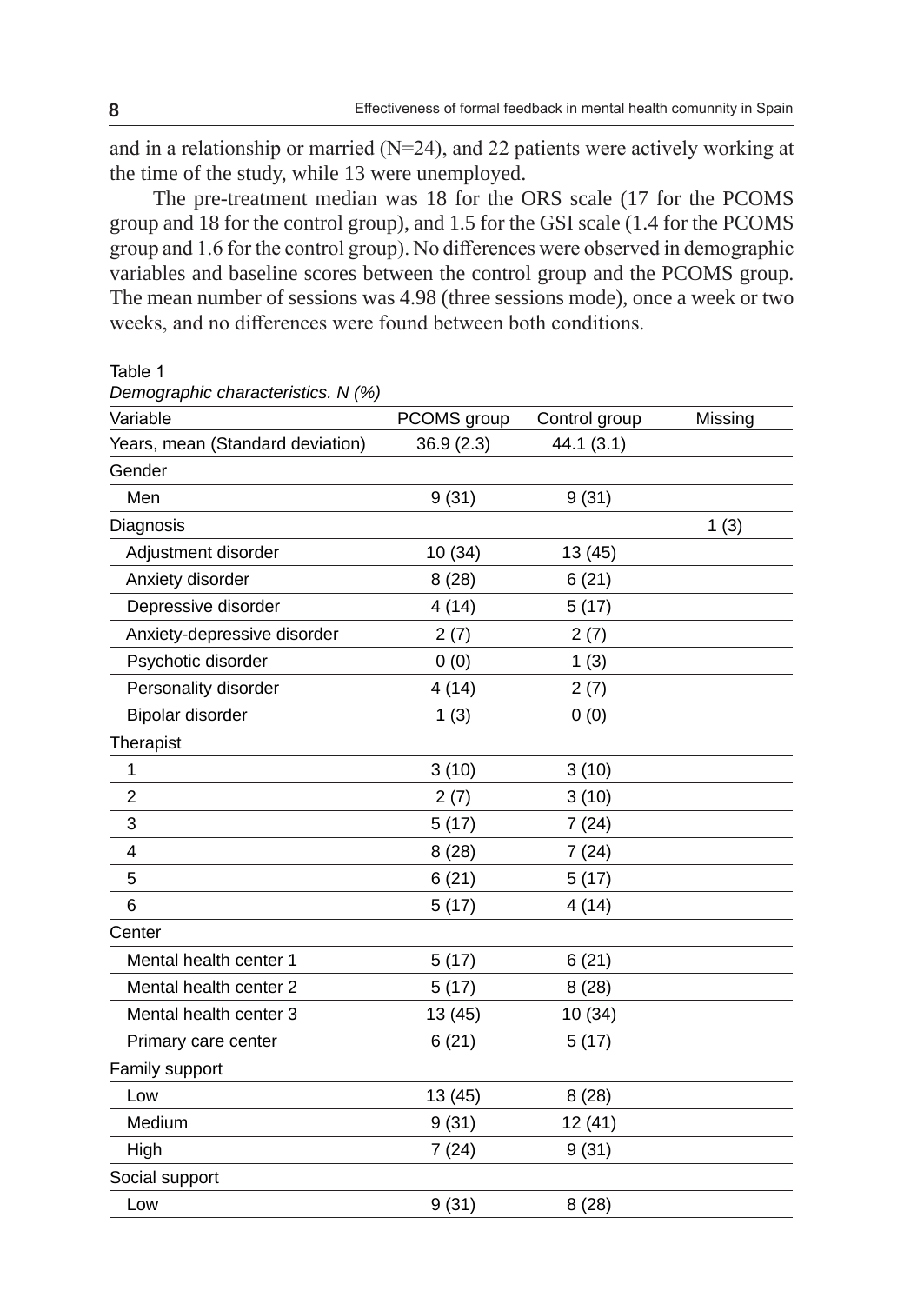| Variable                    | PCOMS group | Control group | Missing |
|-----------------------------|-------------|---------------|---------|
| Medium                      | 14 (48)     | 13(45)        |         |
| High                        | 6(21)       | 8(28)         |         |
| <b>Education level</b>      |             |               | 1(3)    |
| Primary studies             | 3(10)       | 9(31)         |         |
| Secondary studies           | 4 (14)      | 4(14)         |         |
| <b>Bachelor studies</b>     | 6(21)       | 5(17)         |         |
| University studies          | 16 (55)     | 10(34)        |         |
| Coexistence                 |             |               | 1(3)    |
| Alone                       | 5(17)       | 3(10)         |         |
| With friends                | 2(7)        | 5(17)         |         |
| Partner and/or children     | 11 (38)     | 14 (48)       |         |
| Father and/or siblings      | 9(31)       | 5(17)         |         |
| <b>Others</b>               | 2(7)        | 1(3)          |         |
| Civil status                |             |               | 1(3)    |
| Single                      | 14 (48)     | 10(34)        |         |
| In a couple or married      | 14 (48)     | 10(34)        |         |
| Divorced                    | 1(3)        | 7(24)         |         |
| Widower                     | 0(0)        | 1(3)          |         |
| <b>Employment situation</b> |             |               | 3(10)   |
| <b>Student</b>              | 5(17)       | 4(14)         |         |
| Active                      | 13 (45)     | 9(31)         |         |
| <b>Sick Leave</b>           | 2(7)        | 3(10)         |         |
| Unemployed                  | 8(28)       | 5(17)         |         |
| Retired                     | 1(3)        | 5(17)         |         |

Post-intervention ORS measurements in the intervention and control groups were 27.1 and 22.72, respectively ( $p=0.02$ ) and post-intervention SCL measurements were 1.11 and 1.27, respectively  $(p=0.76)$ .

Therapeutic outcome: both the General Estimating Equations model ( $\beta$ =.16; 95% Confidence Interval = .05, .26) and the Multilevel model ( $\beta$ =.14; 95% Confidence Interval = .04, .25) found differences between the PCOMS condition and the control condition in the mean post-intervention ORS score, adjusted for the pre-intervention ORS score.

Of the 58 patients who completed the study, a total of 30 experienced improvement during the intervention, 17 in the PCOMS condition and 13 in the control condition. A total of 20 patients, 8 in the PCOMS condition and 12 in the control condition, experienced no change. Finally, a total of 8 patients worsened, four in the PCOMS condition and four in the control condition. The differences between both conditions were not statistically significant ( $p= .55$ ). The calculation of the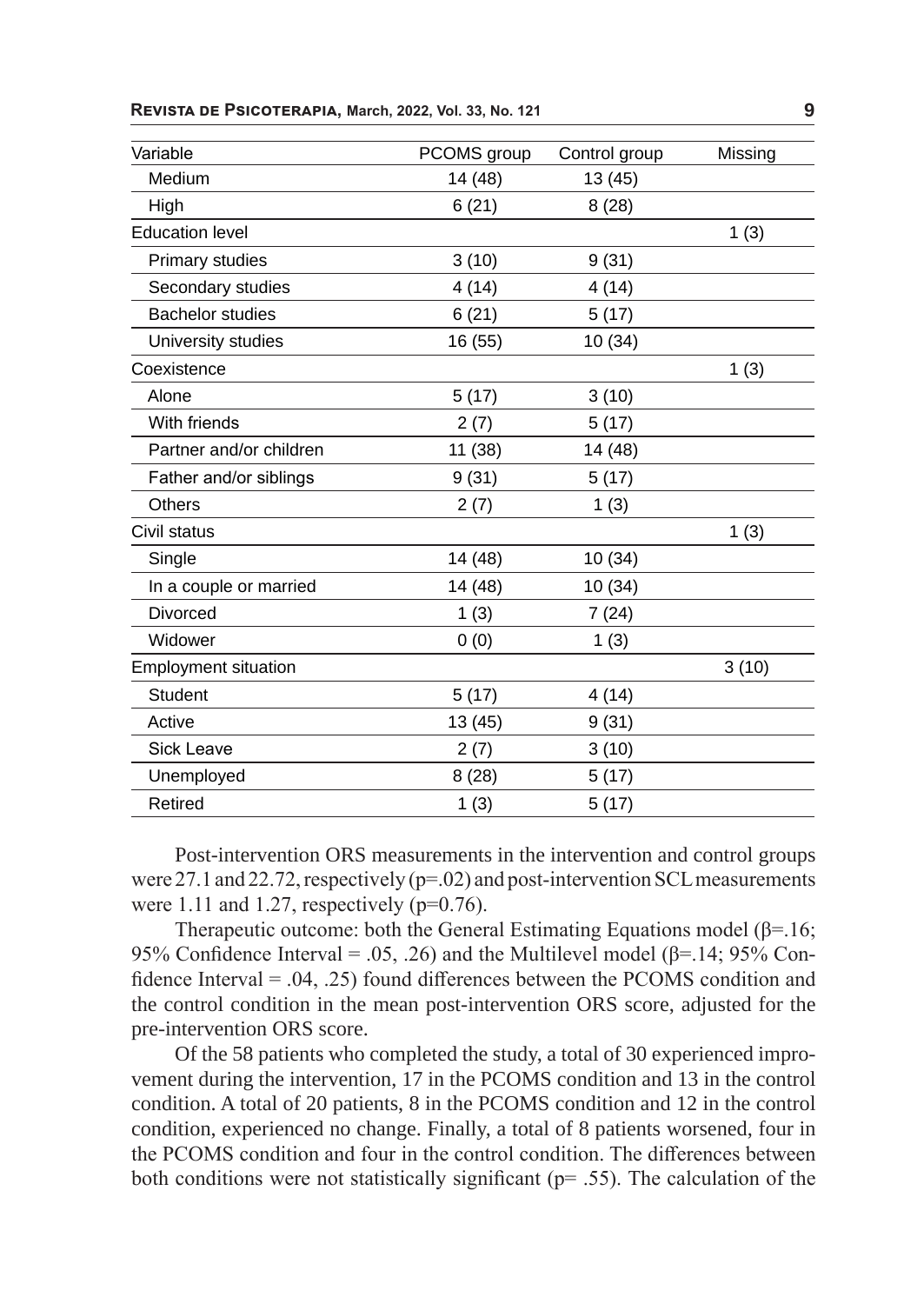number needed to treat (NNT=7.14) indicated that for every seven patients treated in the PCOMS intervention, one patient would be prevented from worsening or not changing.

Symptomatology: No differences were obtained between the mean of the GSI scale of the post-intervention SCL questionnaire of the PCOMS and the control condition, both in the General Estimation Equations model ( $\beta$ = -.02; Confidence Interval at  $95\% = -.67, .62$ .) and in the Multilevel model ( $\beta$ = -.02; Confidence interval at  $95\% = -.67, .62$ .

Satisfaction: A total of 39 patients completed the CRES-4 satisfaction survey, 20 of them assigned to the PCOMS condition and 19 assigned to the control condition. The mean satisfaction with the treatment on the scale from 0 to 10 was 8.64, 8.8 for the PCOMS condition and 8.58 for the control condition, with no statistically significant differences between the two groups.

Dropouts: a total of seven patients dropped out of the intervention prematurely and without the consent of their therapist, three of them assigned to the PCOMS condition and four to the control condition.

## Table 2

|  | Distribution of patients who experienced worsening, no change or improvement |  |  |
|--|------------------------------------------------------------------------------|--|--|
|  |                                                                              |  |  |
|  |                                                                              |  |  |

|                    | Worsening | No change | Improvement | $P$ -value $1$ |
|--------------------|-----------|-----------|-------------|----------------|
| Total $N\%$ )      | 8(13.8)   | 20 (34.5) | 30(51.7)    | 0.55           |
| PCOMS group N(%)   | 4 (13.8)  | 8(27.6)   | 17 (58.6)   |                |
| Control group N(%) | 4 (13.8)  | 12(41.4)  | 13 (44.8)   |                |

*Note* 1. Fisher exact test.

## Table 3

Comparison of results between patients receiving the PCOMS intervention versus patients receiving the control intervention

|                                     | Unadjusted<br>differences |         |        | General Estimating<br><b>Equations Model1</b>       |      |             | Multilevel Model2                                   |      |  |
|-------------------------------------|---------------------------|---------|--------|-----------------------------------------------------|------|-------------|-----------------------------------------------------|------|--|
|                                     | Mean<br>difference        | P-value | Beta   | Confidence P-value<br>estimation interval at<br>95% |      | <b>Beta</b> | Confidence P-value<br>estimation interval at<br>95% |      |  |
| <b>ORS</b><br>Post-<br>Intervention | 4.4                       | .06     | .16    | .05, .26                                            | .003 | .14         | .04. .25                                            | .007 |  |
| <b>SCL</b><br>Post-<br>Intervention | $-1$                      | .59     | $-.02$ | $-67.062$                                           | .95  | $-.02$      | $-67.62$                                            | 0.95 |  |

*Note* 1. The General Estimating Equations models are adjusted by the baseline measures of the outcome scales (pre-intervention ORS and SCL, respectively).

*Note* 2. Multilevel models are adjusted by the baseline measures of the outcome scales (pre-intervention ORS and SCL, respectively) and include a second level by the therapist.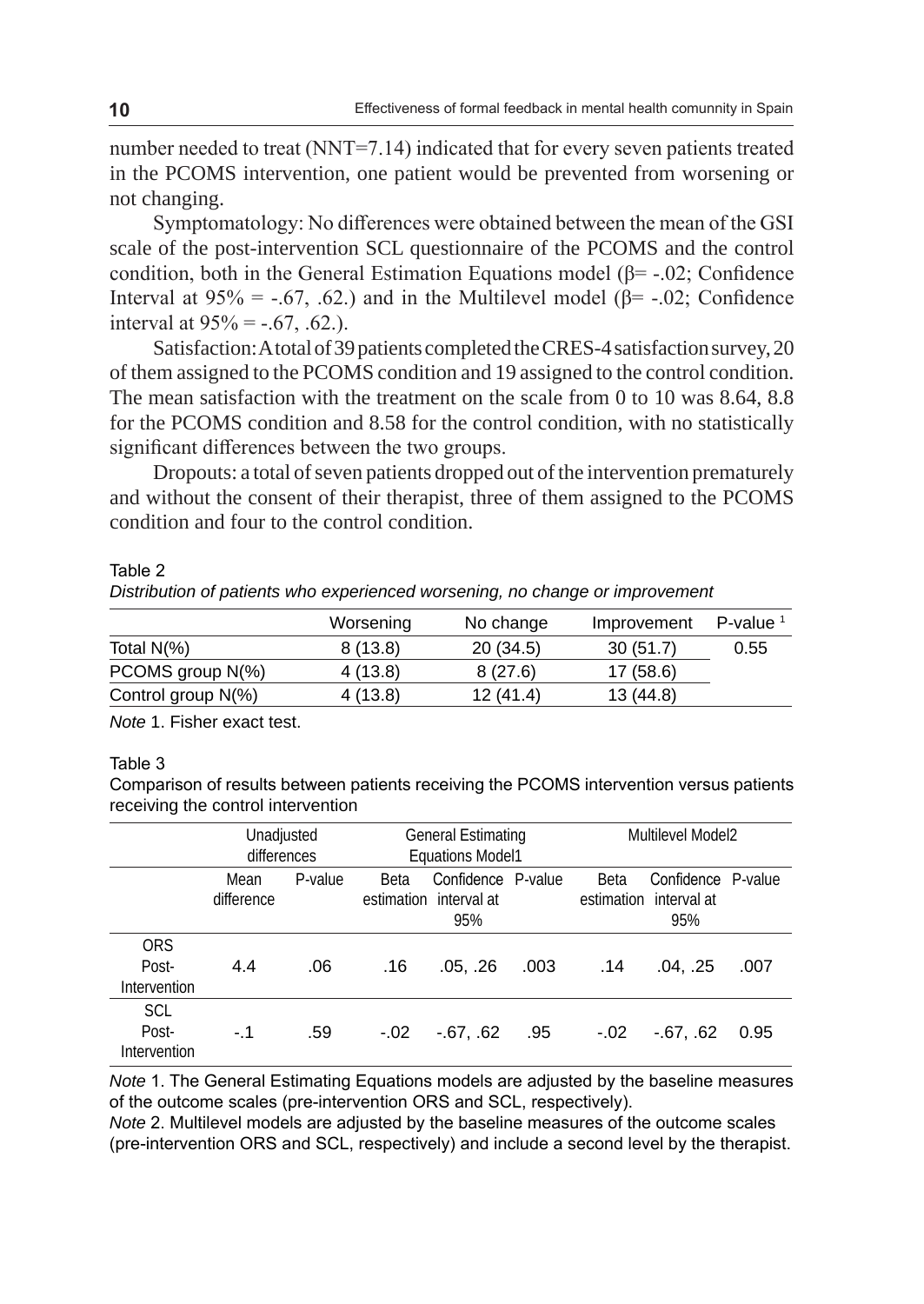#### **Discussion**

This study is the first to evaluate the effectiveness of formal feedback in psychotherapy, through the PCOMS instrument, in community mental health settings of the Spanish national health system.

Taken as a whole, the patients in our sample obtained an improvement in the psychotherapeutic intervention, as well as a decrease in their symptoms, high satisfaction with the treatment and a reduced percentage of premature dropouts compared to other contexts (Swift et al., 2012). The percentage of patients who experienced improvement is similar to that found in community settings in other countries, with patients with diagnoses and severity similar to the patients in our sample (Janse et al., 2016; Van Oenen et al., 2016).

The results suggest an increase in the effectiveness of the psychotherapeutic intervention, measured through the ORS scale, in the condition treated using the PCOMS instrument compared to the control intervention. The calculation of the number needed to treat indicated that for every seven patients treated in the PCOMS intervention, one patient would be prevented from worsening or not changing.

No differences were found between the experimental and control groups in the decrease in symptoms, measured through the GSI scale of the SCL questionnaire. No differences were found either in the level of patient satisfaction with the treatment, measured through the CRES-4 questionnaire, or in the number of premature dropouts in both conditions.

The results coincide with what was found in some studies that include other measures to evaluate the effectiveness of the intervention together with the ORS of the PCOMS protocol (Janse et al., 2016; Van Oenen et al., 2016), but not in others (Brattland et al., 2018; Davidsen et al., 2017). As argued in Van Oenen (2016), a better score on the ORS scale may be due in part to the expectation of improvement on the part of the therapist administering the scale during the session, so that the patient responds to those expectations more or less implicitly. Thus, patients in the PCOMS condition would obtain a better score on the ORS compared to the control condition, which may not reflect a real improvement. For this reason, the present study has followed the recommendation to introduce other measures. Since the differences have only been found on the ORS scale, we cannot rule out this hypothesis.

Another explanation is that formal feedback, through the PCOMS instrument, is effective for variables related to therapeutic progress, as is the case with the ORS scale, but not for other dependent variables. A recent meta-analysis (Pejtersen, Viinholt, & Hansen, 2020) found that the effect size of the PCOMS intervention was not significant in variables related to psychological well-being included in six studies, similar to the satisfaction scale in our study. In addition, as indicated in Janse (2016), the correlation between symptom scales such as the SCL-90 and the ORS is moderate, and it is possible that they measure different concepts.

A first limitation of the present study is that only a total of 32 patients com-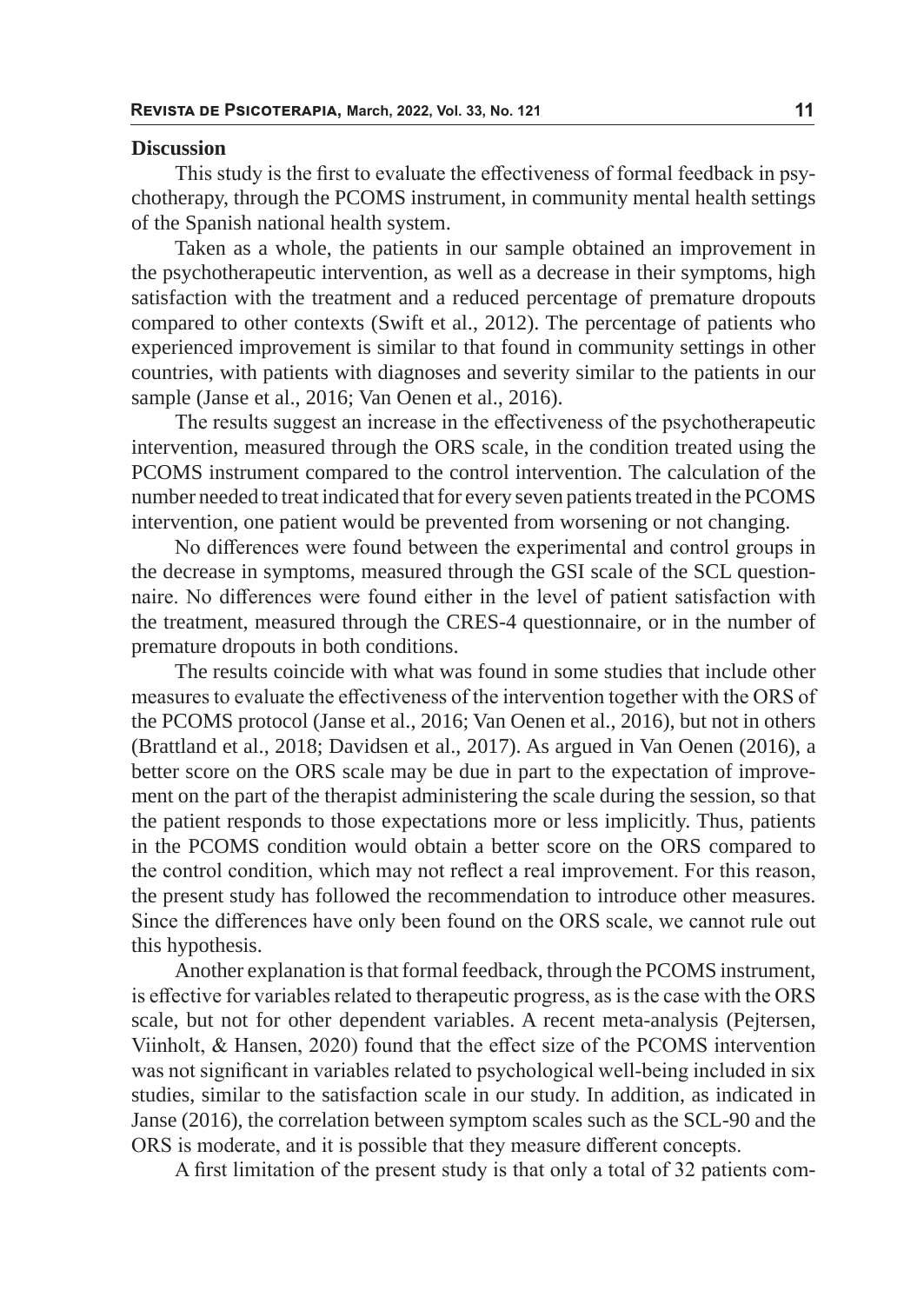pleted the GSI scale (SCL-90) before and after treatment. This is in part because, due to the characteristics of the context, a large number of patients did not come to submit the GSI scale post-treatment once it had finished. The missing data of the GSI scale and the CRES-4 satisfaction survey limit the validity of the results in these variables. This did not occur in the main variable (ORS) because the last ORS measurement was taken as reference, which coincided in all cases with the last session. Another limitation is the difference between duration and intensity of treatment for each patient and that the coexistence of psychopharmacological treatment was not controlled. These limitations are related to the characteristics of the naturalistic context in which the study took place. However, no differences were found between the two conditions in the diagnosis, number of sessions or early dropouts, variables that may be related to the duration and intensity of the intervention and the probability of receiving psychopharmacological treatment. On the other hand, therapists' fidelity to the PCOMS protocol was not systematically measured, however, peer and interview supervision was performed, similar to other studies (Van Oenen, 2016). Lastly, the small sample size limits the statistical power of the study, since the final sample was 58 patients when its calculation according to the design characteristics was for 68 patients.

A strength of the present study is that it was carried out in the context of the Spanish national public health system, in line with the demand for integration between research and clinical practice in psychotherapy in our environment in recent years (Fernández-Álvarez et al., 2020). In addition, the importance of including other dependent variables indicated in reviews and meta-analyses on the effectiveness of formal feedback through the PCOMS instrument was addressed (Østergård et al., 2018; Pejtersen et al., 2020). Finally, its design had the objective of reducing the variability attributable to the difference between therapists and their allegiance to feedback in psychotherapy (Wampold, Baldwin, Holtforth, & Imel, 2017). This was achieved by assigning therapists to both conditions, together with the inclusion of the therapist factor in the multilevel statistical analysis.

In conclusion, this is the first study to evaluate that formal feedback in psychotherapy, through the PCOMS instrument, could increase the effectiveness of the intervention in community mental health settings of the Spanish national health system. Future studies with a larger sample size could be useful to verify the effectiveness in other variables such as symptom reduction, satisfaction with treatment or reduction in the number of premature dropouts, variables between which no differences were found in this study.

#### **Notes**

This study did not receive any specific funding from agencies in the public, commercial or non-profit sector. Declaration of interests: none.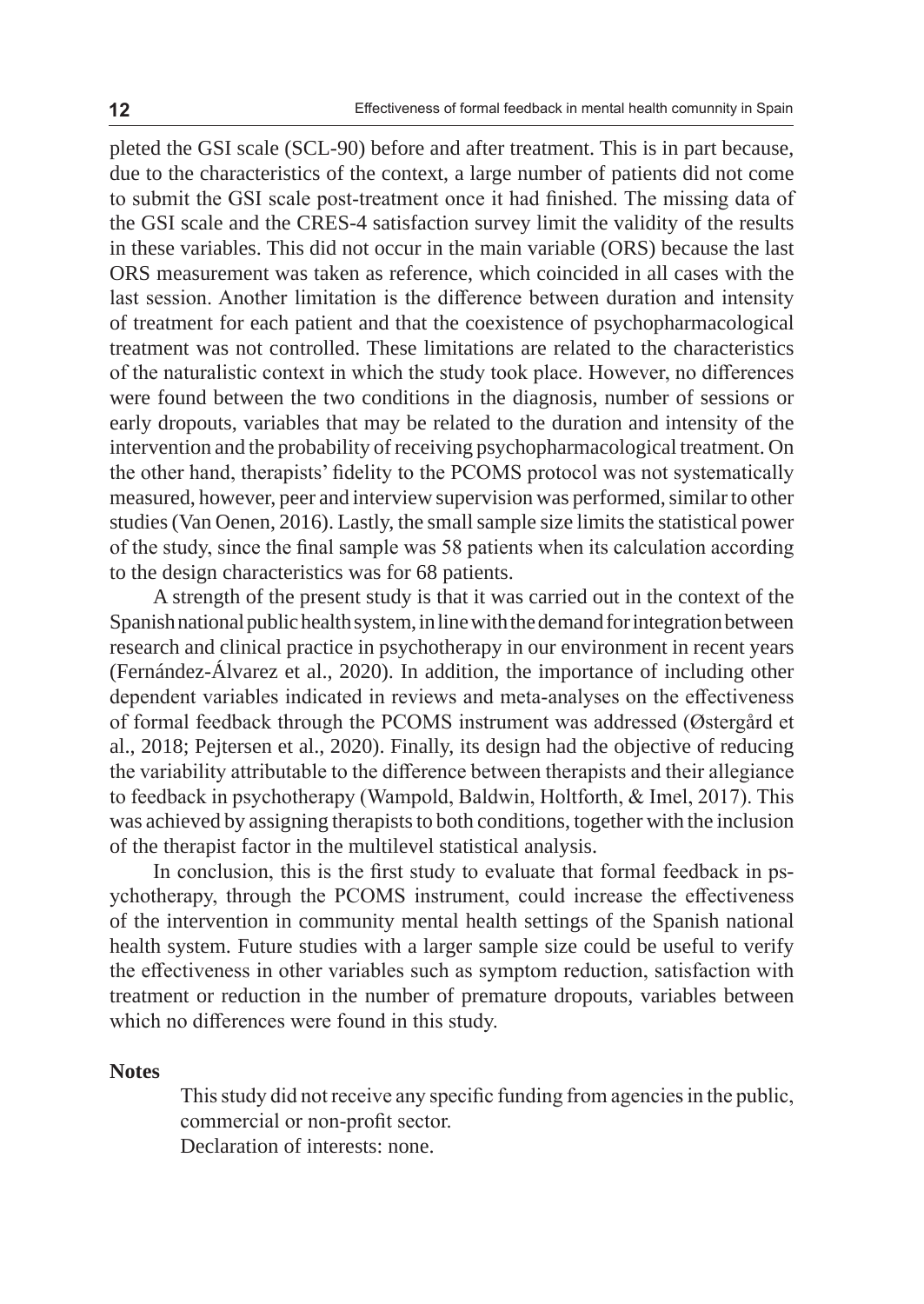#### **References**

- Brattland, H., Koksvik, J. M., Burkeland, O., Gråwe, R. W., Klöckner, C., Linaker, O. M., Iversen, V. C. (2018). The effects of routine outcome monitoring (ROM) on therapy outcomes in the course of an implementation process: A randomized clinical trial. *Journal of Counseling Psychology*, *65*(5), 641-652. https://doi. org/10.1037/cou0000286
- Davidsen, A. H., Poulsen, S., Lindschou, J., Winkel, P., Tróndarson, M. F., Waaddegaard, M., & Lau, M. (2017). Feedback in group psychotherapy for eating disorders: A randomized clinical trial. *Journal of Consulting and Clinical Psychology*, *85*(5), 484-494. https://doi.org/10.1037/ccp0000173
- Derogatis, LR, & Savitz, KL (1999). The SCL-90-R, Brief Symptom Inventory, and Matching Clinical Rating Scales. In ME Maruish (Ed.), The use of psychological testing for treatment planning and outcomes assessment (pp. 679-724). Mahwah, NJ, US: Lawrence Erlbaum Associates Publishers.
- Duncan, BL, & Miller, SD (2008). The Outcome and Session Rating Scales: The revised administration and scoring manual, including the Child Outcome Rating Scale. Chicago: Institute for the Study of Therapeutic Change. https://www.scottdmiller.com/wp-content/uploads/JBT%20Hafkenscheid%20Duncan%20%20Miller2.pdf
- Feixas, Guillem & Pucurull, Olga & Roca, C & Paz, Clara & García-Grau, Eugeni & Bados, Arturo. (2012). Satisfaction Scale with treatment received (CRES-4): The Spanish version. Psychotherapy Magazine. 2. 3.
- Fernández-Álvarez, J., Prado-Abril, J., Sánchez-Reales, S., Molinari, G., Martín Gómez Penedo, J., & Jeong Youn, S. (2020). La brecha entre la investigación y la práctica clínica: hacia la integración de la psicoterapia. *Papeles del Psicólogo - Psychologist Papers, 41*(2)*.* https://doi.org/10.23923/pap.psicol2020.2932
- Gimeno-Peón, A., Barrio-Nespereira, A., & Prado-Abril, J. (2018). Monitorización sistemática y feedback en psicoterapia. *Papeles del Psicólogo - Psychologist Papers*, *39*(3). https://doi.org/10.23923/pap.psicol2018.2872
- Gimeno-Peón, A., Prado-Abril, J., Inchausti, F., Barrio-Nespereira, A., Álvarez-Casariego, M. T., & Duncan, B. L. (2019). Systematic Client Feedback: A naturalistic pilot study. *Ansiedad y Estrés*, *25*(2), 132-137. https:// doi.org/10.1016/j.anyes.2019.04.005
- Goldberg, S. B., Rousmaniere, T., Miller, S. D., Whipple, J., Nielsen, S. L., Hoyt, W. T., & Wampold, B. E. (2016). Do psychotherapists improve with time and experience? A longitudinal analysis of outcomes in a clinical setting. *Journal of Counseling Psychology*, *63*(1), 1-11. https://doi.org/10.1037/cou0000131
- Gonzalez de Rivera, JL, De las Cuevas, C, Rodriguez-Abuín, M and Rodriguez-Pulido, F (2002): The 90 symptom questionnaire. Spanish adaptation of SCL-90-R. Madrid: TEA Editions.
- Janse, P. D., De Jong, K., Van Dijk, M. K., Hutschemaekers, G. J. M., & Verbraak, M. J. P. M. (2016). Improving the efficiency of cognitive-behavioural therapy by using formal client feedback. *Psychotherapy Research*, *27*(5), 525-538. https://doi.org/10.1080/10503307.2016.1152408
- Lambert, M. (2013). The efficacy and effectiveness of psychotherapy. In MJ Lambert (Ed.) Bergin and Garfield's handbook of psychotherapy and behavior change, (6th edn). (pp. 169–218). Hoboken, NJ: JohnWiley & Sons.
- Lambert, MJ, & Shimokawa, K. (2011). Collecting client feedback. In JC Norcross (Ed.), Psychotherapy relationships that work: Evidence-based responsiveness (2nd ed., Pp. 203–223). New York: Oxford University Press.
- Lipsey, M. W. (1990). Design Sensitivity: Statistical power for experimental research. Newbury Park, CA: SAGE Publications.
- Mazzanti Di Ruggiero MA. Declaration of Helsinki, bioethical principles and values at stake in medical research with human beings. Rev Col Bioética. 2011; 6 (1): 125-144.
- Østergård, O. K., Randa, H., & Hougaard, E. (2018). The effect of using the Partners for Change Outcome Management System as feedback tool in psychotherapy—A systematic review and meta-analysis. *Psychotherapy Research*, *30*(2), 195-212. https://doi.org/10.1080/10503307.2018.1517949
- Pejtersen, J. H., Viinholt, B. C. A., & Hansen, H. (2020). Feedback-informed treatment: A systematic review and meta-analysis of the partners for change outcome management system. *Journal of Counseling Psychology*. Advance online publication. https://doi.org/10.1037/cou0000420
- Rodrigo-Holgado, I., Hernández-Gómez, A., Díaz-Trejo, S., Fernández-Rozas, J., Andrade-González, N. and Fernández-Liria, A. (2018, May). Spanish adaptation of the Outcome Rating Scale (ORS) and the Session Rating Scale (SRS). First results. Poster presented at the XVIII ANPIR Conference, Zaragoza, Spain.
- Swift, J. K., & Greenberg, R. P. (2012). Premature discontinuation in adult psychotherapy: A meta-analysis. *Journal of Consulting and Clinical Psychology*, *80*(4), 547-559. https://doi.org/10.1037/a0028226
- van Oenen, F. J., Schipper, S., Van, R., Schoevers, R., Visch, I., Peen, J., & Dekker, J. (2016). Feedback-informed treatment in emergency psychiatry; a randomised controlled trial. *BMC Psychiatry*, *16*(1). https://doi. org/10.1186/s12888-016-0811-z